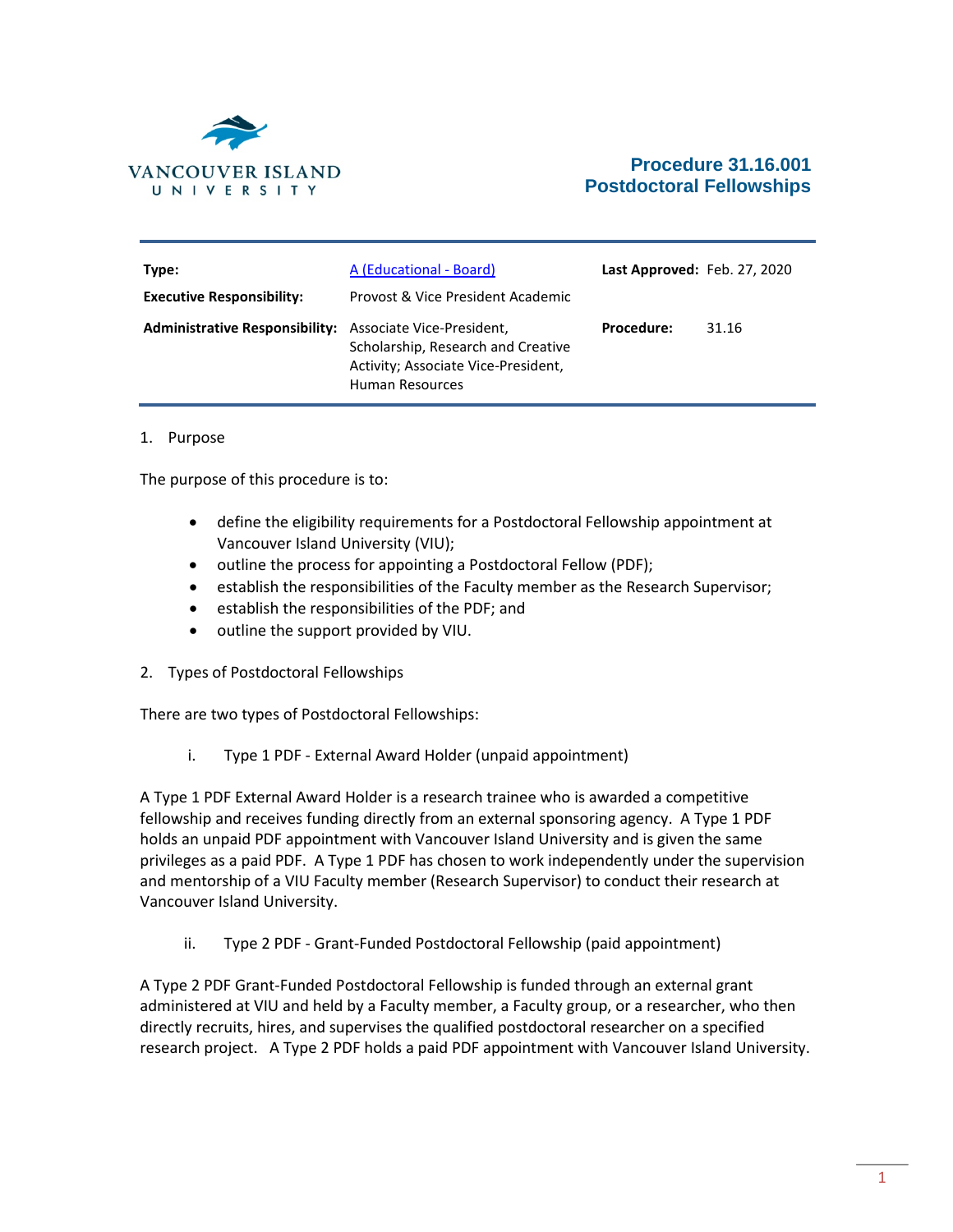### 3. Authority

The Provost and Vice-President Academic (Provost) has primary responsibility for the administration and revision of these procedures and the policy. Postdoctoral Fellowship terms and conditions of appointment (including remuneration) are set, at least in part, by external agencies. The policies of that agency will apply to Type 1 PDF holder(s). In the absence of specific policies provided by the external agency for Type 1 PDF holders and for all Type 2 PDF holders, the applicable VIU policies and procedures will apply. Policies with respect to conduct will apply to all PDFs.

The Research Supervisor is the individual holding the grant funding and who has budget signing authority. If there is more than one grant holder, the grant holders will decide who among them will be the designated Research Supervisor. The Research Supervisor has primary responsibility for the recruitment, the negotiated employment terms and conditions, in conjunction with Human Resources (HR) and Scholarship, Research and Creative Activity (SRCA), and the supervision and mentoring of the PDF.

The Dean must endorse the Research Supervisor's appointment recommendation for both Type 1 and Type 2 PDFs. The Dean of International Education is to be informed of any non-Canadian PDF appointment. All appointments are subject to the approval of the Associate Vice-President, Scholarship, Research and Creative Activity (AVPSRCA).

4. Selection of a Postdoctoral Fellow

The selection of Type 1 PDF External Award Holders (unpaid) are approved by the AVPSRCA on the recommendation of the Dean and Research Supervisor.

The selection of Type 2 Grant-Funded PDFs (paid) are approved by the AVPSRCA and may be recruited by whatever method is chosen by the Research Supervisor and Dean.

For non-Canadians, Immigration, Refugees and Citizenship Canada (IRCC) rules and protocols in effect at the time will apply.

5. Terms and Conditions of Postdoctoral Fellow Appointments

A Letter of Offer outlining the terms and conditions of appointment will be provided to the PDF upon selection. Acceptance of the Letter of Offer must be in writing from the potential PDF. The PDF must be legally eligible to work in Canada at the commencement and for the duration of their appointment and provide copies of their documentation demonstrating their eligibility.

6. Appointment and Renewal Process

All PDFs must be provided with a Letter of Offer. The Letter of Offer outlines the conditions of the appointment. The Letter of Offer template is available from the SRCA website. Instructions for completion and approvals are embedded within the template.

A PDF appointment at VIU is normally for a maximum term of three years, with the possibility of a longer term determined by the AVPSCRA on a case-by-case basis, for example in the case of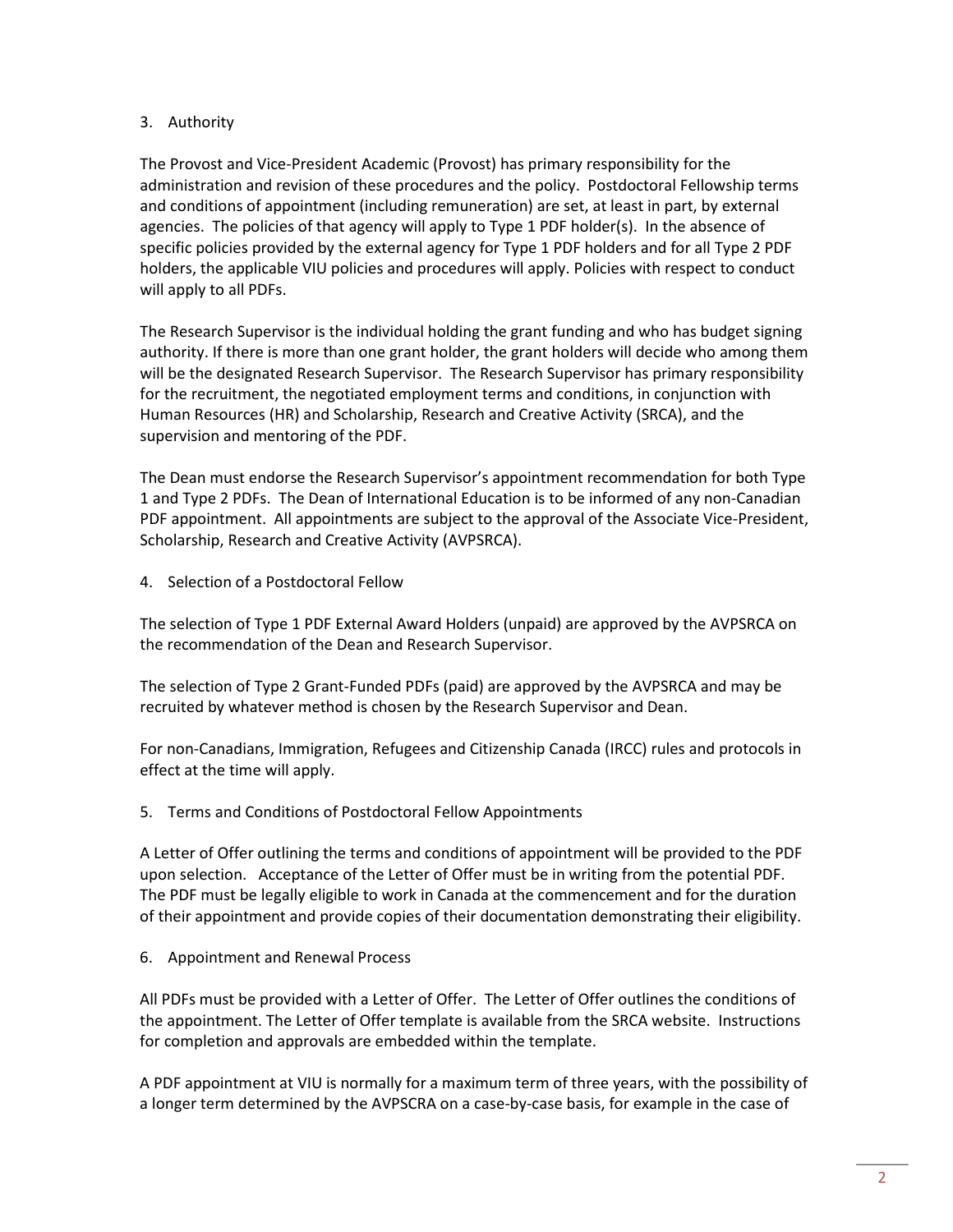maternity and/or parental leave. Any renewal or extension is to be considered annually. Funding agency guidelines may dictate the length of the PDF appointment.

Renewals are subject to satisfactory research progress, compliance with VIU guidelines for academic conduct, the availability of funds, and work permit limitations, if any.

The Research Supervisor is responsible for initiating, with appropriate lead time, the annual renewal of the PDF appointment (Type 1 and Type 2 PDFs). Annual extensions to PDF appointments require a Letter of Offer – Extension (template available from the SRCA website) and, for Type 2 PDFs only, a new appointment in the HR appointment system.

### 6.1 Pre-Approval

The Research Supervisor will check funding agency guidelines prior to recommending a PDF appointment and/or extension request. The Research Supervisor will negotiate the terms of the appointment directly with the PDF abiding by any applicable VIU policy and procedures and will consult with HR and SRCA as required. Exceptions to the term of appointment must be approved by the AVPSRCA. Any negotiated items, along with expectations, must appear in the draft Letter of Offer.

The Draft Letter of Offer is prepared by the Research Supervisor and circulated to their Dean for approval, along with the PDF's Curriculum Vitae, proof of credentials (original transcripts), and any other relevant documents. It is then circulated to SRCA for AVPSRCA endorsement. If the PDF is a non-Canadian, the Draft Letter of Offer must also be reviewed and endorsed by the Dean of International Education.

Once all approval signatures are obtained, SRCA will prepare the final Letter of Offer and forward it to the Research Supervisor's Dean for signature. The Dean's Office will send the final Letter of Offer to the PDF for signature. Upon return, the Dean's Office will provide a fully signed copy of the Letter of Offer to SRCA and HR.

## 6.2 Post-Approval Processing

Upon receipt of the fully signed Letter of Offer from the Dean, SRCA will either: 1) prepare the HR appointment (Type 2 PDFs only) and provide the necessary payroll forms to the PDF for completion; or 2) complete an Affiliate form (Type 1 PDFs only) to allow the PDF to be identified in VIU's HR appointment system which allows them access to VIU facilities and services such as a network computer account, library borrowing privileges, parking in employee lots, etc.

SRCA will maintain a documentation file for each PDF.

## 7. Compensation

Type 1 PDFs are unpaid appointments where the PDF is paid directly by a sponsoring agency.

Type 2 PDFs may be fully or partially funded from research contracts, grants or endowments. The salary for a Type 2 PDF will normally be based on the minimum amount listed for Postdoctoral Fellowships in the funding agency guidelines. Where no specific salary range is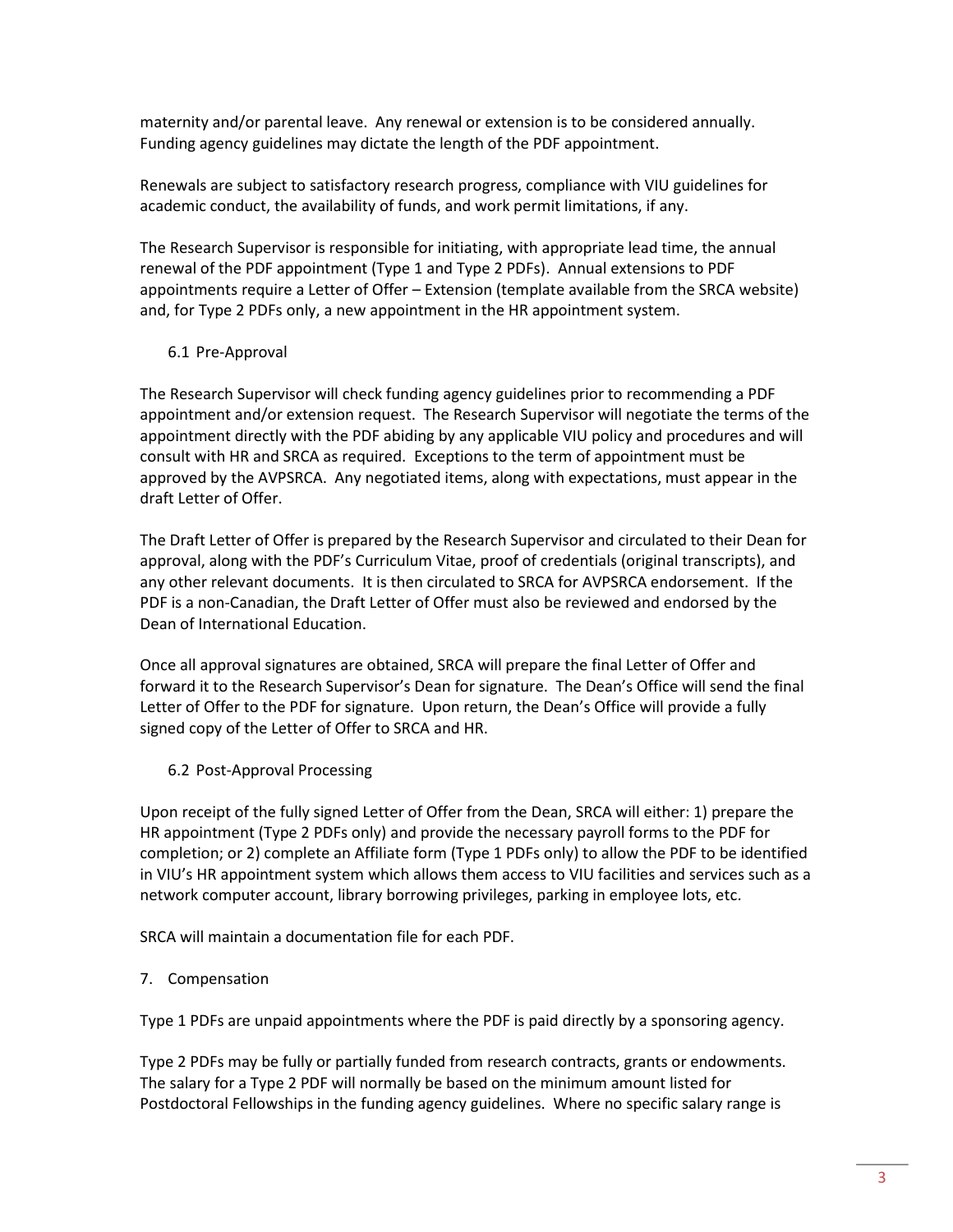mandated, compensation is based on the PDF's relevant qualifications, experience and responsibilities and is negotiated between the Dean (in consultation with the AVPSRCA, the Research Supervisor, and HR) and the PDF.

Salary payments to Type 2 PDFs will follow the normal bi-weekly pay schedule. All required statutory (non-discretionary) deductions will be applied. All compensation and required employer mandatory remittances will be charged to the Research Supervisor's grant account(s) on record.

8. Health and Welfare Benefits and Pension

Type 1 and Type 2 PDFs are not eligible to participate in VIU health and welfare or pension plans. PDFs must arrange and pay the cost of their own health and medical benefits coverage.

9. Research Supervision

The Research Supervisor, in consultation with the Dean, is responsible for orienting the PDF to the University and for providing supervision and direction as required for the duration of the appointment.

If research and/or disciplinary problems arise, the Research Supervisor, in consultation with the Dean and HR, has full management discretion and responsibility.

If funding is withdrawn or shortened for a Type 2 PDF, the Research Supervisor will inform SRCA and notify the PDF, or in lieu of notice, abide by the terms of the Employment Standards Act of BC.

The Dean and AVPSRCA must be notified of any disciplinary concerns or alterations in the PDF funding.

## 10. Responsibilities of Postdoctoral Fellows

Postdoctoral Fellows embark upon research projects during their appointment. The work is done with guidance from, and in consultation with, experienced faculty and their Research Supervisor. The PDF is expected to work collegially with other faculty and staff, adhere to all applicable [university policies, procedures](http://www.viu.ca/policies/index.asp) and practice, and uphold VIU values. The PDF is responsible for the satisfactory and safe performance of the research activities and any other related work duties they undertake. Failure to do so may result in termination.

Postdoctoral Fellows must become familiar with VIU policies and procedures applicable to PDFs and research including, but not limited to:

- Postdoctoral Fellowships Policy 31.16 and Procedure 31.16.001;
- VIU Research Ethics Board Policy 31.03 an[d Procedure 31.03.001;](https://isweb.viu.ca/policy_procedure/docshow.asp?doc_id=21091)
- Animal Care Committee [Policy 31.07](https://isweb.viu.ca/policy_procedure/docshow.asp?doc_id=22735) and [Procedure 31.07.001;](https://isweb.viu.ca/policy_procedure/docshow.asp?doc_id=22736)
- Integrity and Conduct in Scholarly Activity [Policy 31.10](https://isweb.viu.ca/policy_procedure/docshow.asp?doc_id=21100) and [Procedure 31.10.001](https://isweb.viu.ca/policy_procedure/docshow.asp?doc_id=21101) and Misconduct in Research and Scholarly Activity – Procedure 31.10.002;
- Intellectual Property [Policy 31.13.](https://isweb.viu.ca/policy_procedure/docshow.asp?doc_id=21105)